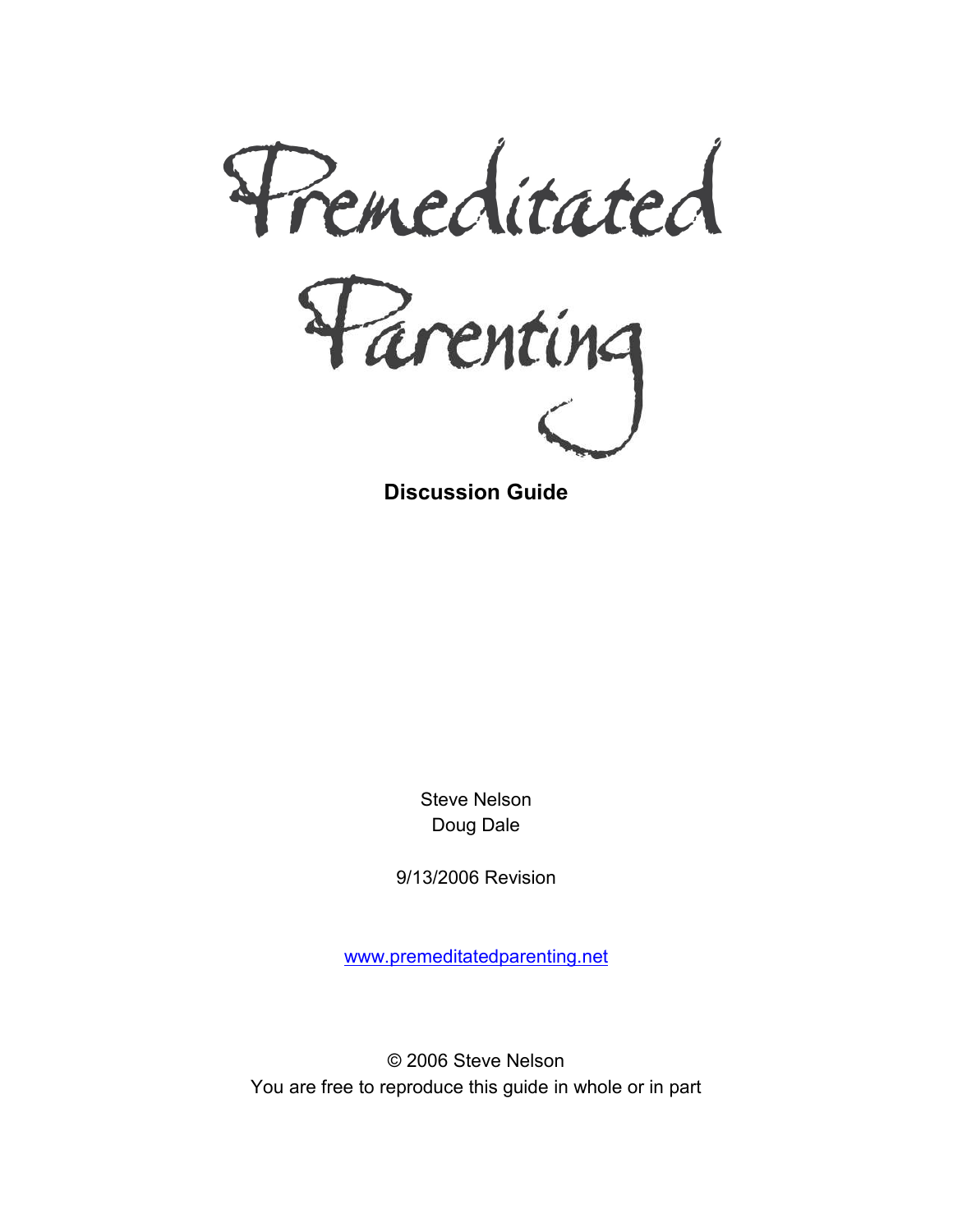# **Introduction**

This discussion guide is intended for small group leaders, parenting class leaders, and individuals to use along with the Premeditated Parenting book to "dig deeper" into the parenting concepts presented. You can use this on your own to help you think through your own parenting and consider how these ideas can be applied. However, these questions will be the most helpful to you if you can join with a group of other parents in the same stage of life and discuss them together.

The Discussion Guide consists of six sets of questions, one for each chapter in the book. In addition, Appendix A contains additional questions. This gives you the option of printing out the appropriate page for everyone in your group, or creating your own set that is better suited to your group using questions from the Appendix.

You are free to reproduce this guide as needed in whole or in part. You can also redistribute this Discussion Guide as needed, but please pass on the entire guide in this case.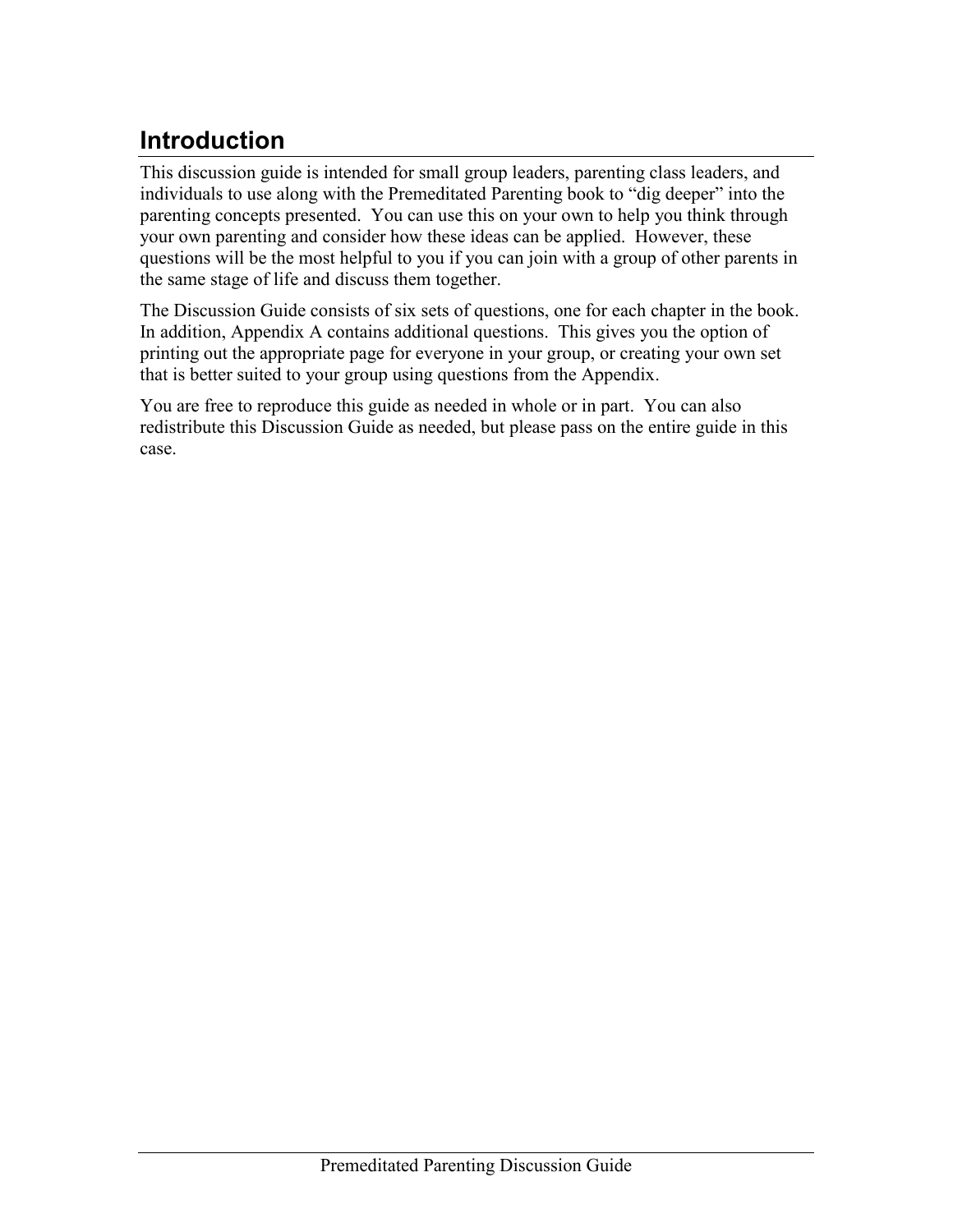- 1) What do you think it means to "win" with your kids?
- 2) As you look at the teens in your church, do you think that parents have "won" with the majority of these kids? How does it make you feel about the state of Christian families?
- 3) "Parenting is God's crucially important mission that He has delegated to you because he wants to bless you and accomplish His purposes through your family. If you can view it as such you will be able to embrace parenting along with whatever challenges come with it."  $(p. 13)$

Do you view parenting as a "crucially important" mission that God has given to you? Does this encourage you or scare you?

- 4) When you think about the importance of the mission God has given parents, and you look at the teenagers and young adults around you, do you feel like most parents need a tune-up or a complete overhaul?
- 5) Which of the five precarious parenting patterns do you personally struggle with the most?
- 6) What does "premeditated parenting" mean? What kind of effort does it require?
- 7) List all of the qualities you would like to see in your child at age 16. You may want to start this list now, then take this home and think through it some more.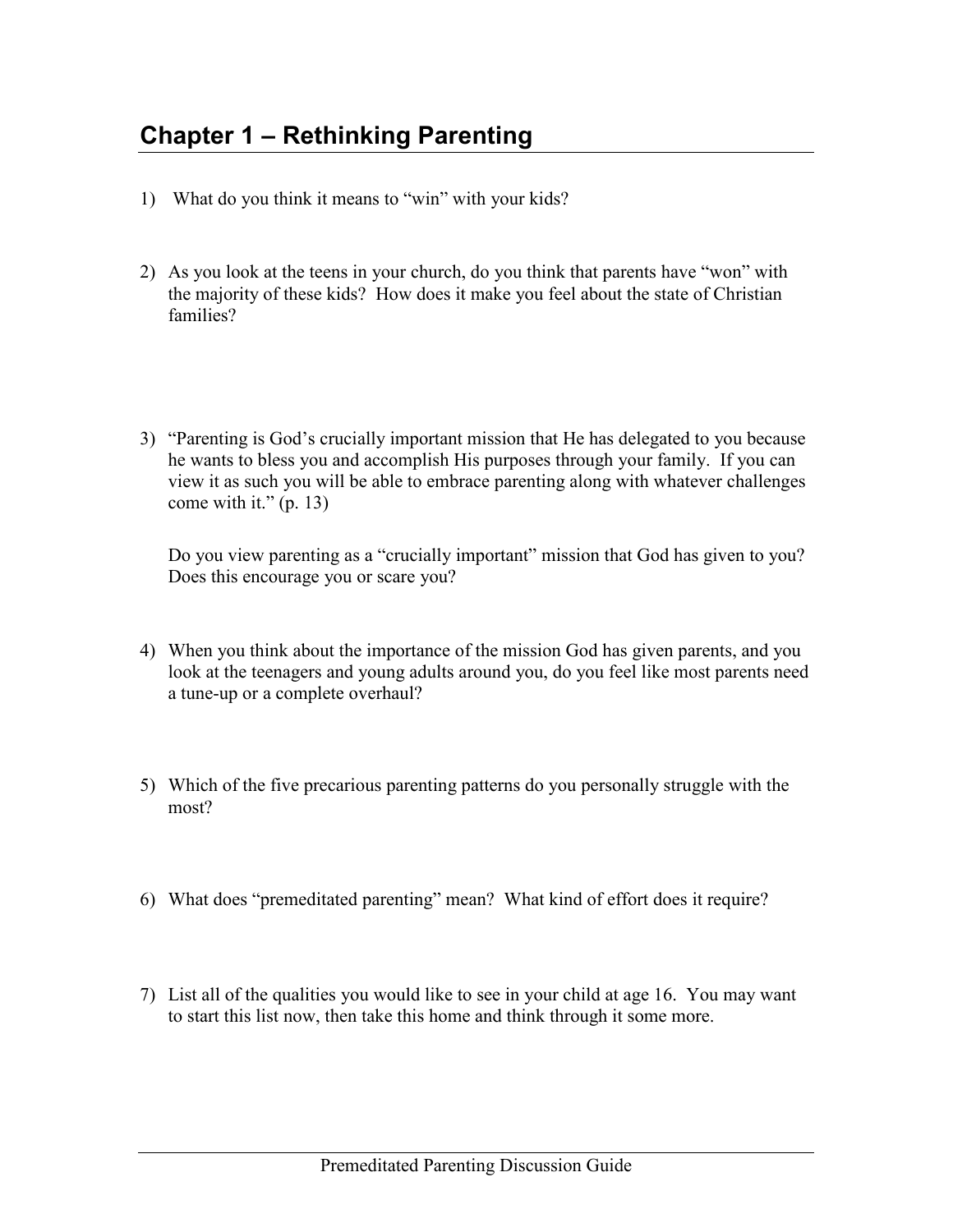## **Chapter 2 – Parenting With Confidence**

- 1) Who do you turn to for the majority of your parenting advice? Dr. Spock, Dr. Laura, Dr. Dobson, Gary Smalley, Tedd Tripp, magazines, parents, friends, peers, God, pastors, church leaders, books, TV (Super Nanny), radio, someone else?
- 2) How do you know which advice is worth listening to?
- 3) What keeps us from praying about our kids (or anything else, for that matter)?
- 4) The Bible does contain some direct parenting advice, but maybe not as much as we'd like. How can it help your parenting to have a strong knowledge of all of God's Word?
- 5) *Proverbs 22:6 (NIV) Train a child in the way he should go, and when he is old he will not turn from it.*

Do you think this verse is a guarantee that your kids will turn out? Why, or why not?

6) "Everyone else may think that your job as a parent is just to educate, provide for, and protect your kids until they are on their own. Everyone else may think that you just have to cross your fingers and hope they turn out okay, but you are not everyone else. You must lock into the responsibility that God has given you. He clearly states that you can change the outcome of your kids' lives. *Do you believe this?*" (p 50)

Do *you* believe this? Why or why not?

7) How and why do we continue to keep pressing forward with our parenting when we know that there is a chance our kids might still rebel or otherwise not "turn out"?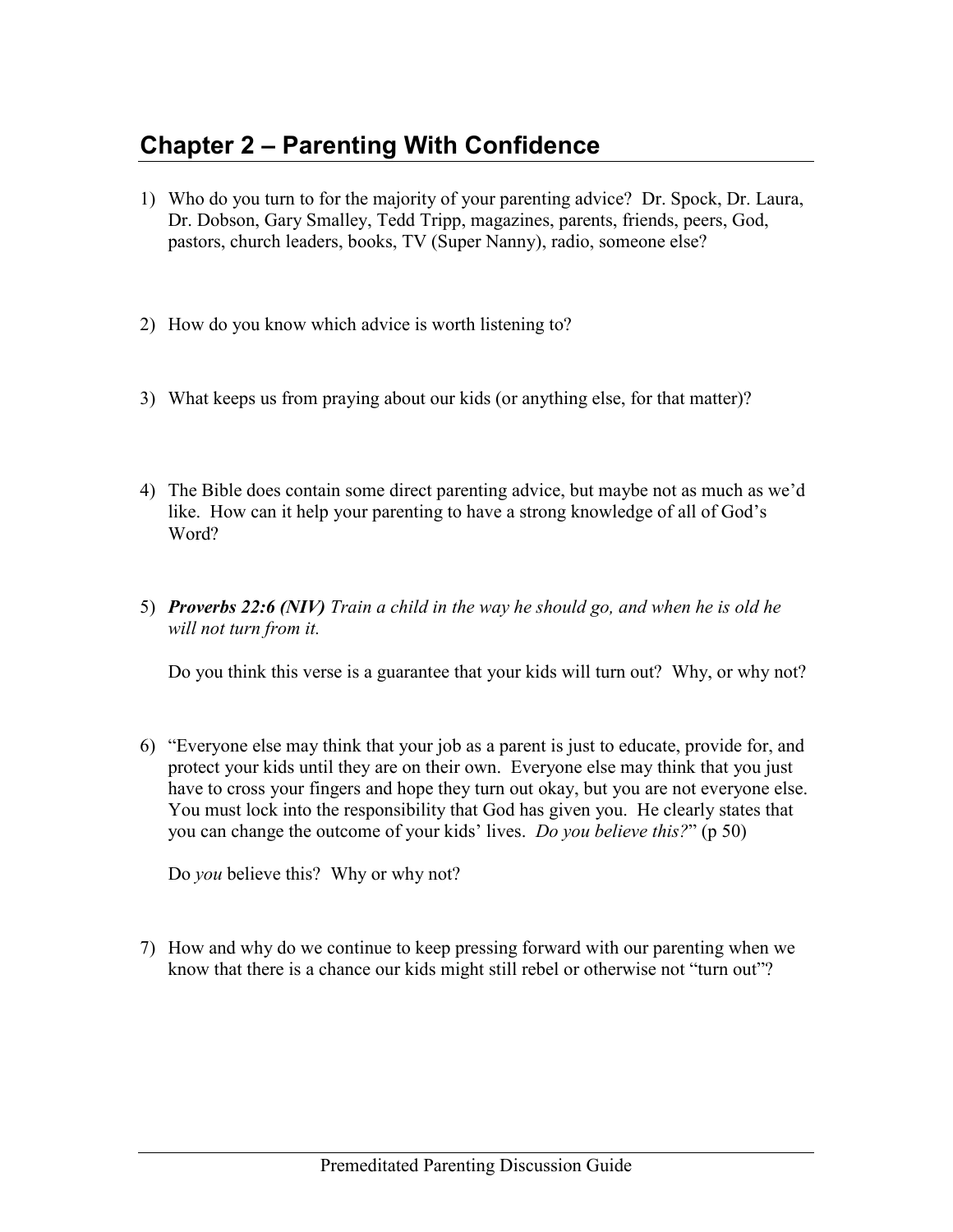## **Chapter 3 – Winning Ways**

- 1) What are your answers to these questions from page 67: What does your child need from you that you are not giving him or her? What areas in your parenting do you sense that God wants you to change but you are reluctant to do so?
- 2) *James 1:22 (NIV) Do not merely listen to the word, and so deceive yourselves. Do what it says.*

What steps can you take to go from *knowing* the things you need to do (from the previous question) to *doing* them?

- 3) What's wrong with the thinking of the dad who said he did a good job with his kids because he "went to all their games" (p. 83)?
- 4) Share an example of something your kids have imitated after seeing you do it.
- 5) Think back to the list of characteristics that you would like to see in your kids when they reach the age of 16 (from the discussion of Chapter 1). How many of those things will they learn by *imitating* you?
- 6) *Matthew 28:19-20 (NIV) Therefore go and make disciples of all nations, baptizing them in the name of the Father and of the Son and of the Holy Spirit, <sup>20</sup>and teaching them to obey everything I have commanded you. And surely I am with you always, to the very end of the age."*

How does this passage relate to parenting?

7) *Mark 3:25 (NIV) If a house is divided against itself, that house cannot stand.*

Why is unity among parents important to children?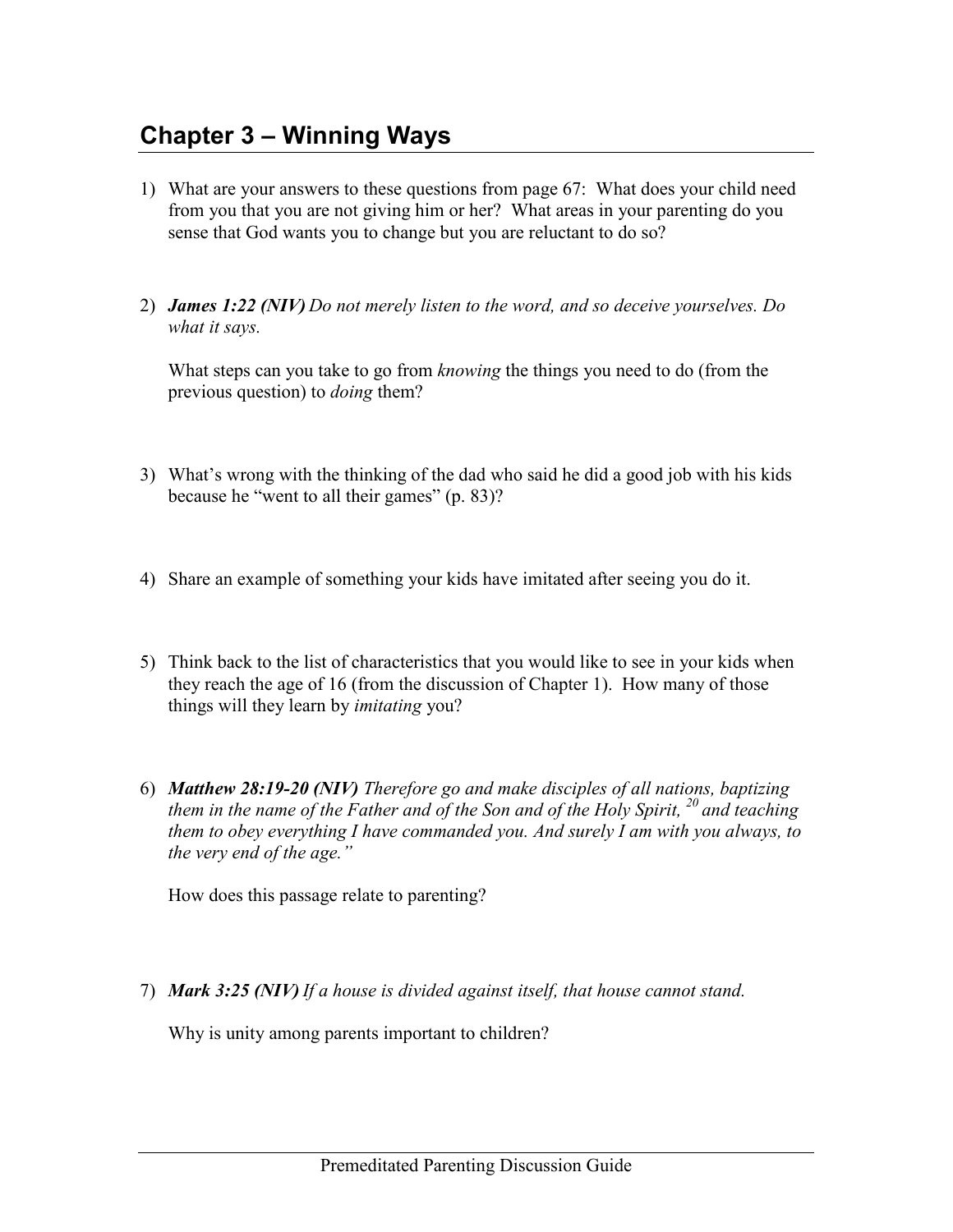## **Chapter 4 – Parenting in Love**

- 1) If you had to choose between one or the other, would you say you are too soft on your kids or are you too hard on your kids?
- 2) "Rules without relationship results in rebellion."

Why is this? How do you maintain the proper balance?

- 3) Do you think your own parents were expressive enough in how they showed love to you? If not, why would you say that? If so, can you think of examples of how they showed love?
- 4) How do you think the example you saw modeled by your parents will affect your own parenting when it comes to the expression of love?
- 5) *Matthew 3:17 (NIV) And a voice from heaven said, "This is my Son, whom I love; with him I am well pleased."*

*Matthew 17:5 (NIV) While he was still speaking, a bright cloud enveloped them, and a voice from the cloud said, "This is my Son, whom I love; with him I am well pleased. Listen to him!"*

What is the difference between loving someone and being pleased with him or her? Why are *both* important?

6) "One common deception is to think you are critically important at work, but at home you're somewhat expendable. Your spouse, or even someone else, can pick up the slack at home, but no one can pick up the slack at work. Or can they? The very fact that you can be fired implies that someone else can do your job, or that your job can even go undone. The fact that you can't be fired at home highlights your need to be there. No one else will do your job." – p.  $112$ 

What are your thoughts about this statement?

7) How will your attitude about parenting and your kids affect your response when you are dealing with the unpleasant aspects of the job (like cleaning up vomit at 2 a.m.)?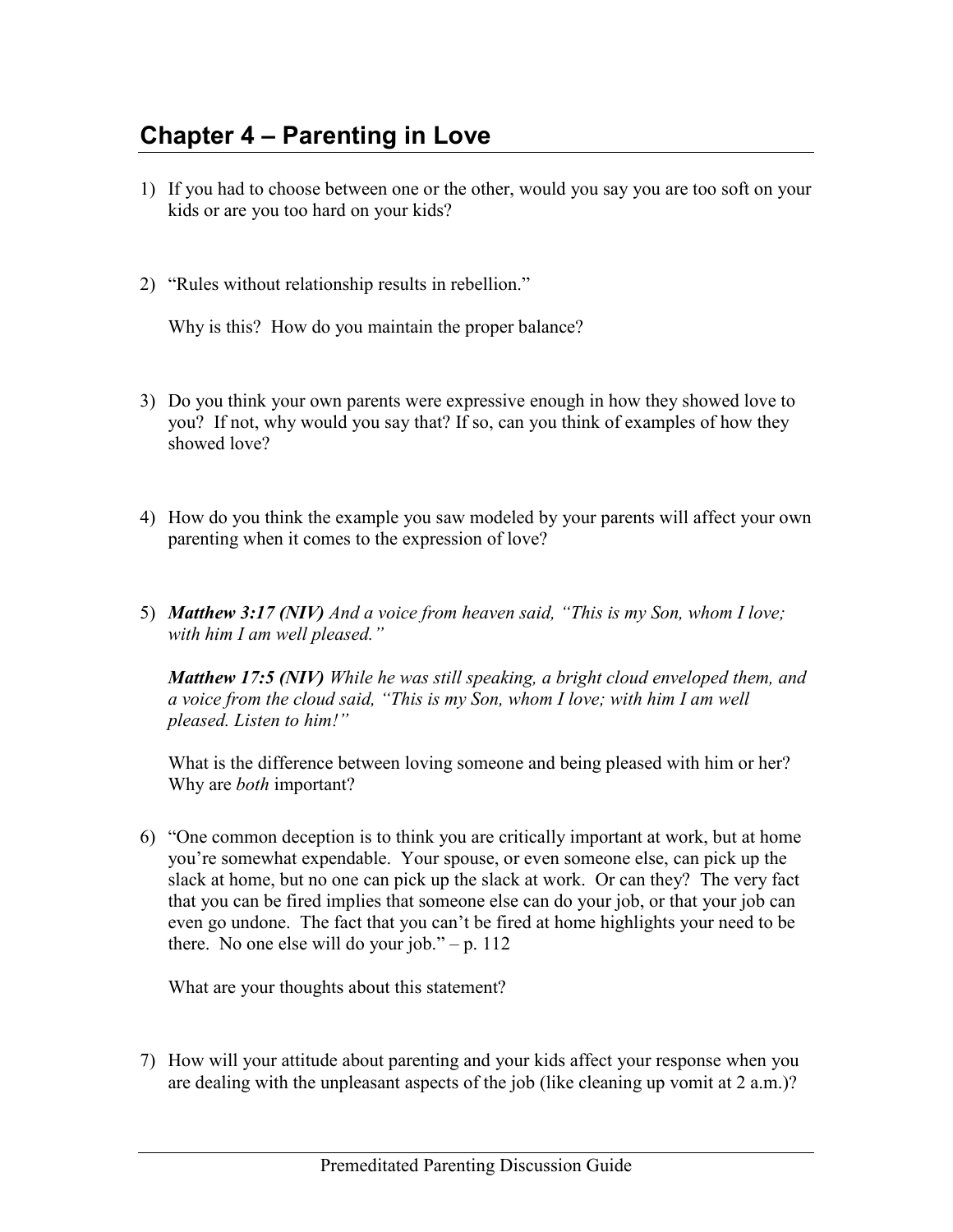## **Chapter 5 – Discipline**

- 1) A bonsai gardener continually prunes his trees so that they can be shaped as they should be. What, then, does "bonsai parenting" look like?
- 2) Read about Eli and his sons in 1 Samuel chapters 1 and 3. It seems like Eli's sons were pretty old. Why didn't God just deal with them directly instead of holding Eli responsible? What does this imply about God's view of parents' responsibility to discipline their children?
- 3) *Proverbs 13:24 (NIV) He who spares the rod hates his son, but he who loves him is careful to discipline him.*

*Proverbs 22:15 (NIV) Folly is bound up in the heart of a child, but the rod of discipline will drive it far from him.* 

*Proverbs 23:13-14 (NIV) Do not withhold discipline from a child; if you punish him with the rod, he will not die. <sup>14</sup>Punish him with the rod and save his soul from death.* 

*Proverbs 29:15 (NIV) The rod of correction imparts wisdom, but a child left to himself disgraces his mother.*

How can the Bible promote the use of the rod when so many experts today say that it is a harmful thing for your children?

- 4) What would you say to someone who gave any of the following reasons not to spank:
	- Spanking is abusive
	- Hitting leads to hitting
	- Kids who are spanked may be compliant, but their hearts aren't changed
	- Kids who are spanked struggle with decision making later in life
	- We're supposed to love our kids, not hit them
- 5) When do you think spanking should be used, and when should parents use other forms of discipline?
- 6) Why must effective discipline be *immediate*, *memorable*, and *consistent*?
- *7) 2 Corinthians 2:6-8 (NIV) The punishment inflicted on him by the majority is sufficient for him. Now instead, you ought to forgive and comfort him, so that he will not be overwhelmed by excessive sorrow. I urge you, therefore, to reaffirm your love for him.*

When you apply this verse to the discipline of children, why is it crucial that all the steps (sufficient discipline, forgiveness, comfort, and reaffirmation of love) be a part of the process?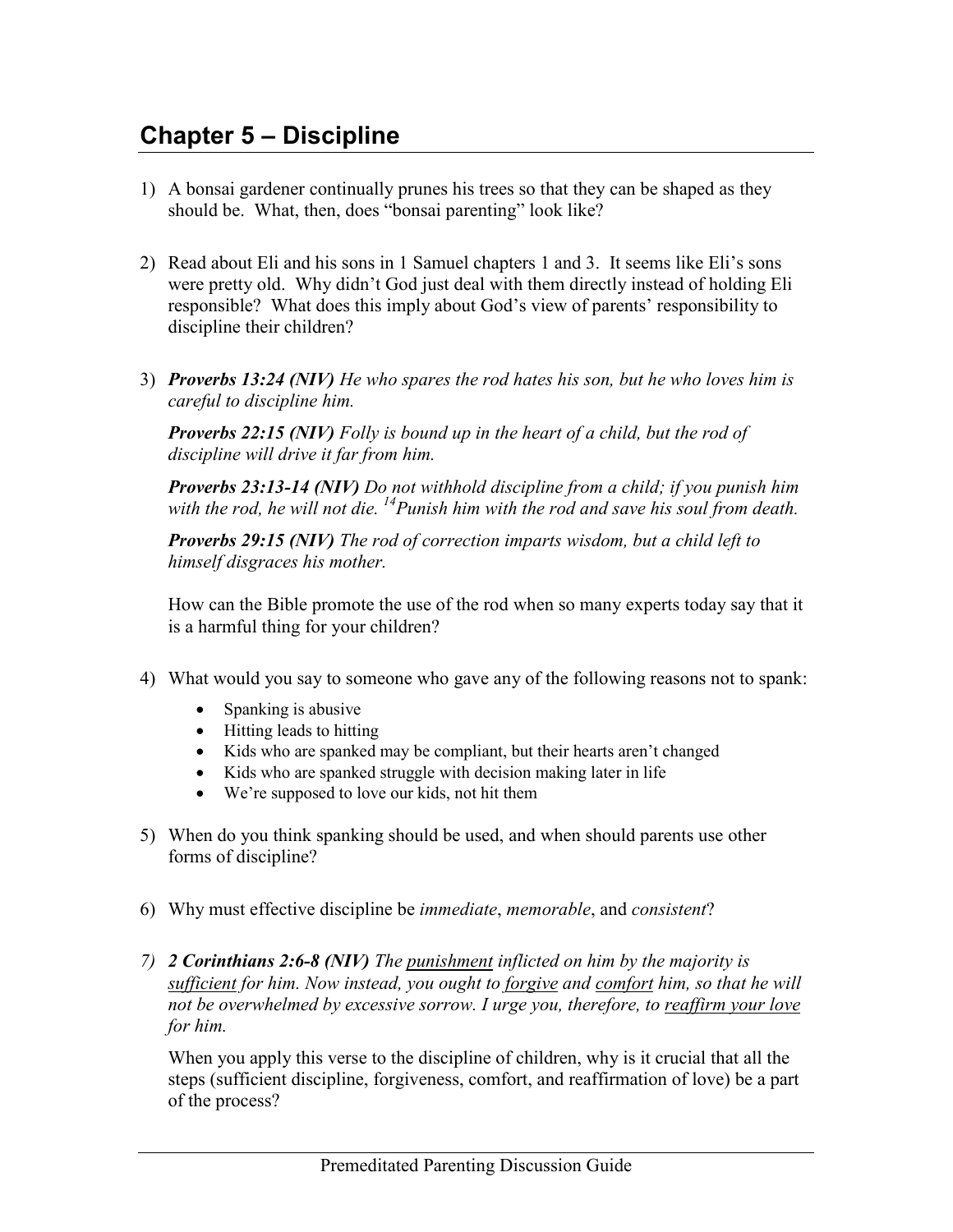## **Chapter 6 - Teaching and Training**

- 1) As you look around at the people you know, what would you say have been some of people's greatest struggles in life?
- 2) What can you do to equip your child to handle those trials?
- 3) What do you think about the analogy of training being like a gun barrel (pp. 191- 192), do you think that the typical parents today has a barrel that is too short, too wide, too narrow, or just right?
- 4) What are the benefits of children obeying quickly, completely, and cheerfully?
- 5) If your family truly lived their lives a Jesus taught, do you think your kids would grow up feeling like they had religion crammed down their throats? If not, what creates that feeling?
- 6) *Matthew 22:36-40 (NIV) "Teacher, which is the greatest commandment in the Law?" <sup>37</sup>Jesus replied: "'Love the Lord your God with all your heart and with all your soul and with all your mind.' <sup>38</sup>This is the first and greatest commandment. <sup>39</sup>And the second is like it: 'Love your neighbor as yourself.' <sup>40</sup>All the Law and the Prophets hang on these two commandments."*

What would our lives and our kids' lives look like if we learned to obey just these verses?

7) In regards to all that was presented in this book and in our discussions, what has impacted you and your family the most so far?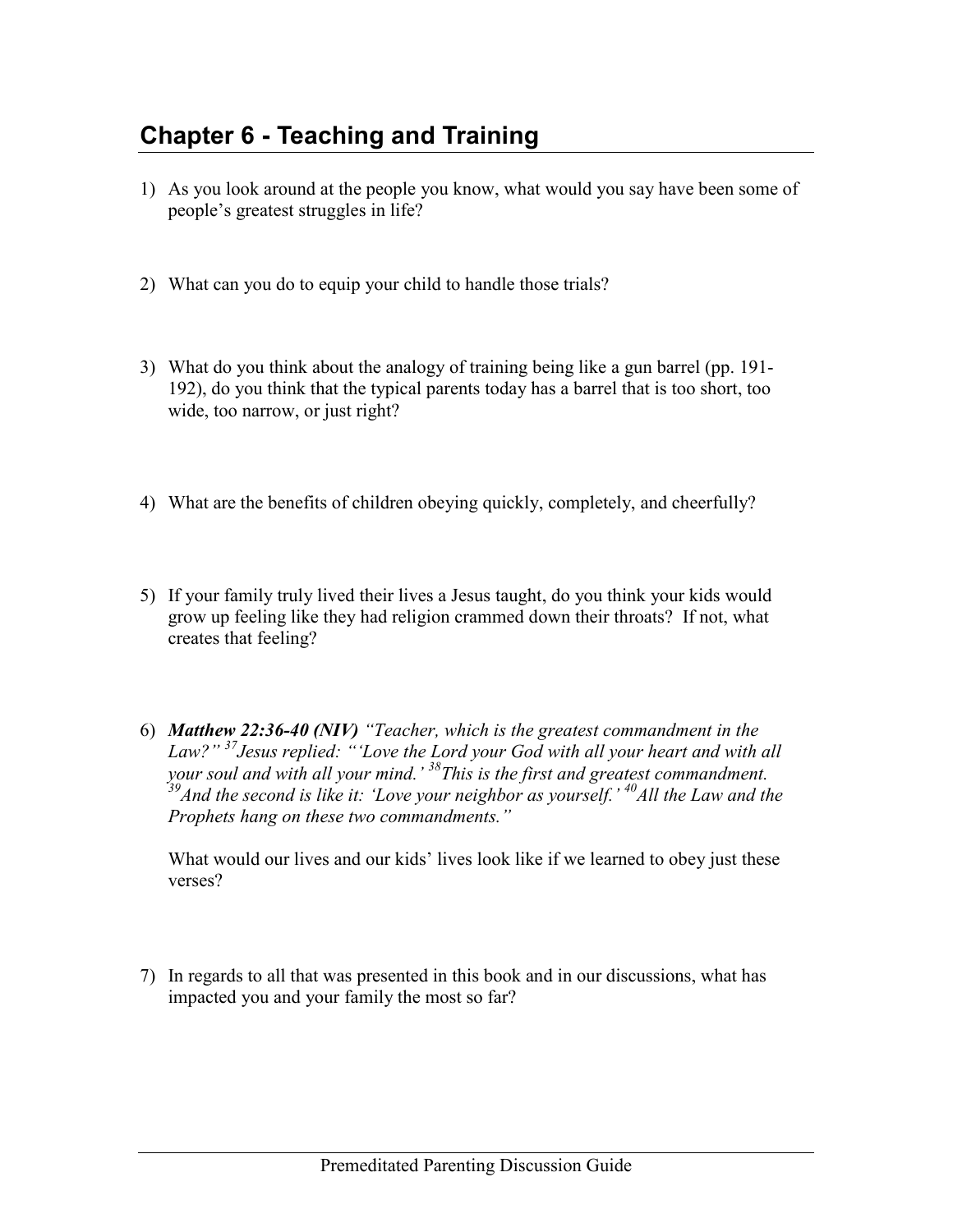# **Appendix A – Additional Questions**

#### *Chapter 1 – Rethinking Parenting*

Describe a parent that has "lost".

Describe a parent that has "won".

Do you think it is true that we "need to agree with God on everything"? (Page xv) Why, or why not?

Which has impacted your parenting more: reading books, or studying the Bible? (Page xv)

Do you agree that "there is nothing more important than knowing where you and your family will spend eternity?" How can you have any level of confidence in this? (Page 4)

What are some of the fears that parents face?

If you want to see your child grow up to be a man or woman "after God's own heart" as David was described, what would that look like?

Do you think most parents put much thought into their parenting? Why or why not?

Read Deuteronomy 7:14 and Psalms 127:3-5. Do you see your kids as God's blessing? How does your view of this impact your parenting?

Which of these aspects of your life will leave the greatest *lasting* legacy? What priority should they then have relative to one another?

- Work
- Friendships
- Hobbies
- Ministry
- Kids

What is the difference between the type of parenting that is now considered the norm and the type of parenting that includes strategically thinking about what you want your kids to be? (p 13)

What does it mean to "respond heroically now" rather than waiting for a crisis (like teenage rebellion)? (p 18)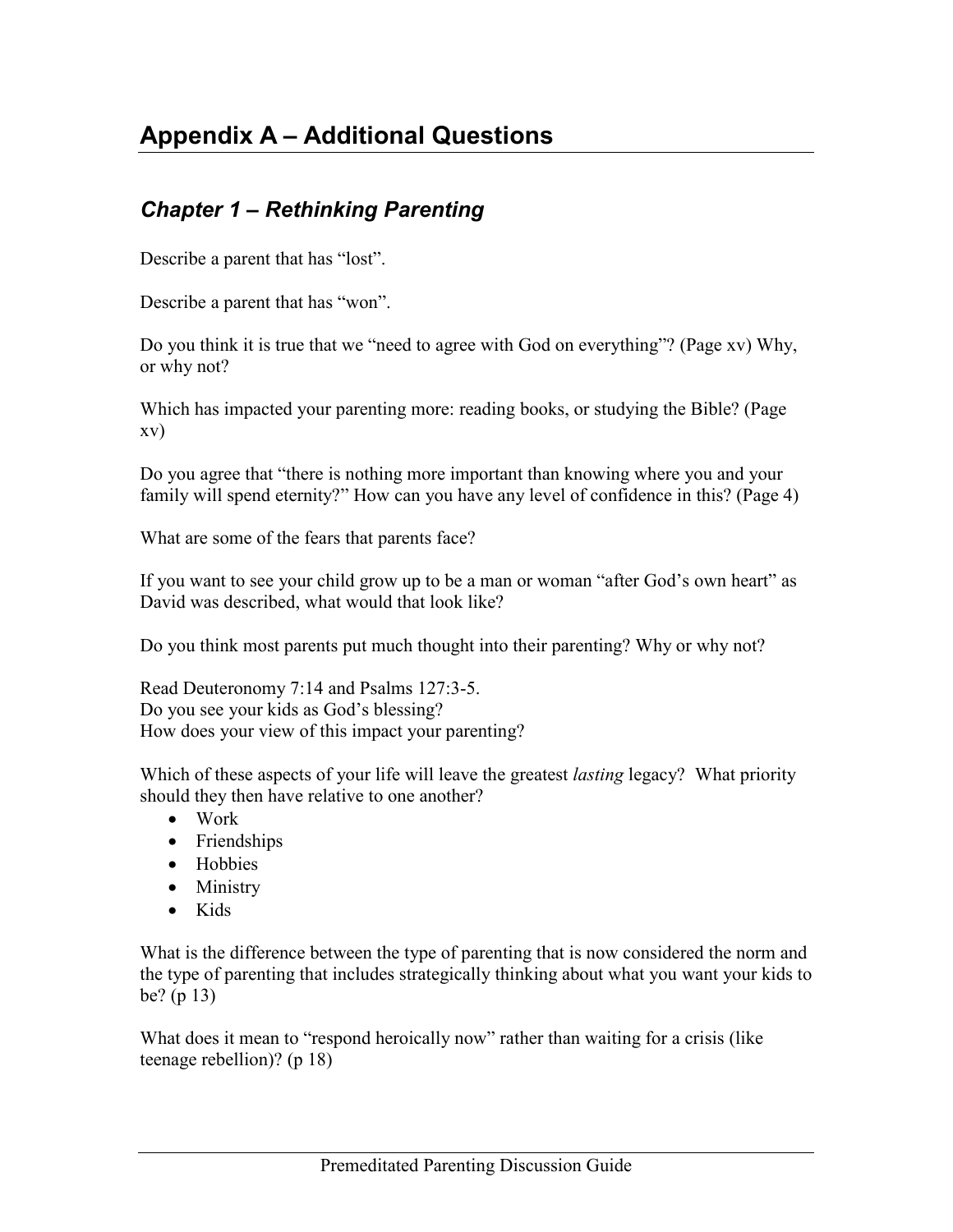Consider the following "precarious parenting patterns" and for each one, discuss how over-emphasis in the given area can create problems:

- 1) A fun childhood
- 2) Self-discovery
- 3) Education
- 4) Independence
- 5) Social acceptance

### *Chapter 2 – Parenting With Confidence*

If you had access to the world's leading Christian parenting experts and could call them at any time to get advice, would you? If so, what keeps you from "calling on" God in prayer?

Why do you think it seems like bad kids happen to good parents?

Do you really believe that your parenting will have an impact on your kids? Why or why not?

Read 1 Timothy 3:12 and Titus 1:6 What requirements are on church leaders in regard to their families? Do you think a parent has control over each of these areas? Why or why not?

How would you parent differently now if you knew that your child was going to rebel in the teen years? Why?

What was the most encouraging verse to you in this chapter? Why?

Free will is all about choices. How will your parenting now affect *how* your children make choices down the road, both now and later, when they are out from under your authority?

What biblical reasons are there for you to believe that God is with you and is supporting you in your parenting?

### *Chapter 3 – Winning Ways*

What are the advantages of shaping a child's character at an early age?

If you have older kids, can you still make a difference? What are the unique challenges for you as a parent if you are in that position?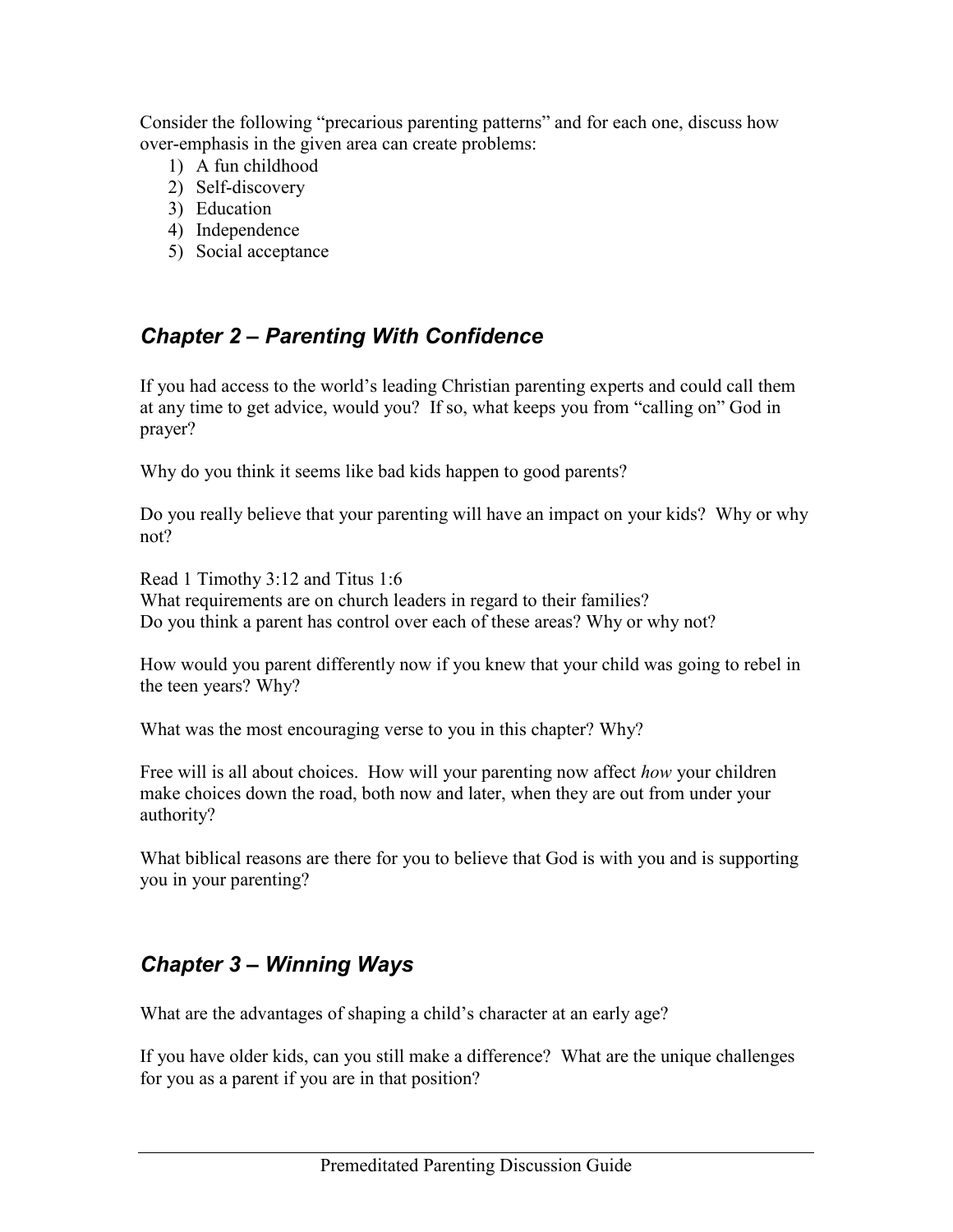There is a big difference between *listening* to good parenting principles and *doing* them. What gets in the way of *doing* these things in your life?

How can you "pass the baton" on to your kids so that they don't have to cover ground you have already covered?

Ephesians 6:4, 1 Timothy 3:4,5, Hebrews 12:9,10 In two parent families, why is it critical for dads to be involved?

When it comes to spirituality, do you think most teens desire what their parents have? How does our parenting affect that?

"There really is no such thing as free-time. It is all God-time. There is time in which God allows us to rest, relax, enjoy life, and read a book, but it is not free. It is His. We need to surrender our 'rights' to do what we want."  $- p$ . 76

What are the implications of this when it comes to parenting? What sacrifices are you going to have to make? What will motivate you to make those sacrifices?

When parenting your kids, why is it always important to keep the "end product" in mind?

### *Chapter 4 – Parenting in Love*

For you dads, have you experienced the 'disconnect' from your kids that is described in section titled "The Hearts of the Fathers"? What can you do to reconnect?

What are some ways that you affirm your love to your children?

Why is it so hard (especially for men) to say "I love you" to our kids? Is it because we don't love them? If not, then why?

Why is it important for your kids to know that you love them because they are *yours*?

How can you communicate your pleasure for your children even when they are acting up all the time?

Read the story of the prodigal son. (Luke 15:11-32) Explain why the prodigal's brother was upset. Why didn't the father respond like the older brother? How do you think the father's love changed through the story? Do you think his pleasure for his son changed?

Do you think most parents struggle with loving their children, or just expressing that love?

What could you change in your home to better express your love and pleasure, and to give your kids a sense of belonging?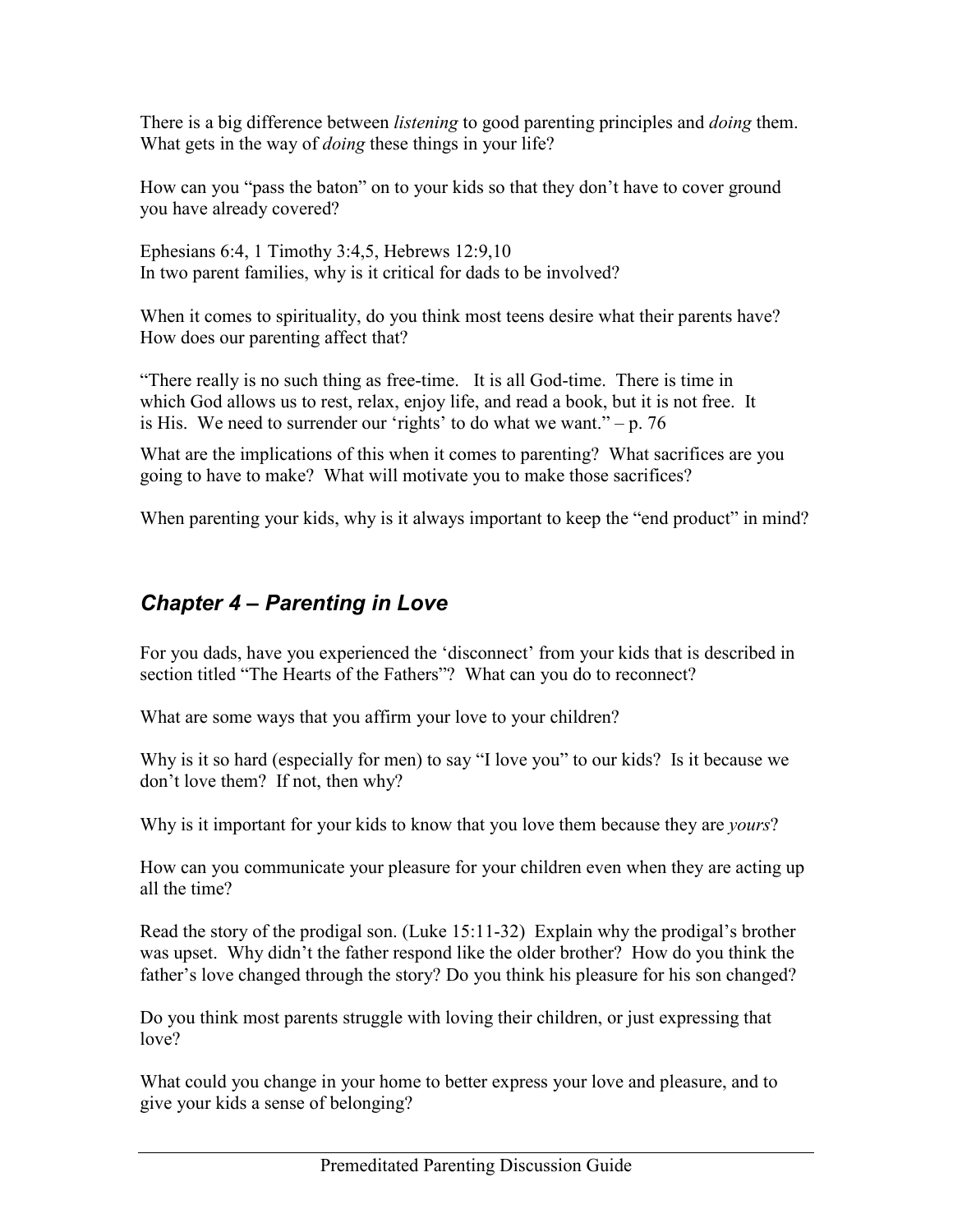What are some practical ways that your family can spend 'God-time' together?

Why can't you simply schedule 'quality' time?

#### *Chapter 5 – Discipline*

Why can't a child be left to be shaped by his own 'inclinations' into what he or she would 'naturally' become?

Why do we hesitate to 'interfere' with our children?

It seems like most parents have a sincere love for their children. So why does Proverbs 13:24 say, "If you do not punish your children, you don't love them, but if you love your children, you will correct them"? (NCV) What do you think it means?

How can you be firm with your kids and still communicate your love to them? Are these conflicting goals?

In the area of discipline, what would need to change in your parenting for you to feel that you were disciplining as God would want?

"Look into my eyes", "touch my leg", and similar 'tests' may seem odd at first. What is the point of these methods?

What are some things to look at if you feel your discipline is not effective?

#### *Chapter 6 - Teaching and Training*

*Proverbs 22:6 Train a child in the way he should go, and when he is old he will not turn from it.* 

What does it mean to "train a child"?

In what areas do you think it would be important to train a child?

Do you view your home as an 'incubator'? What does that look like in your home?

What simple truths can you establish in your children's thinking that will stick with them for the rest of their lives?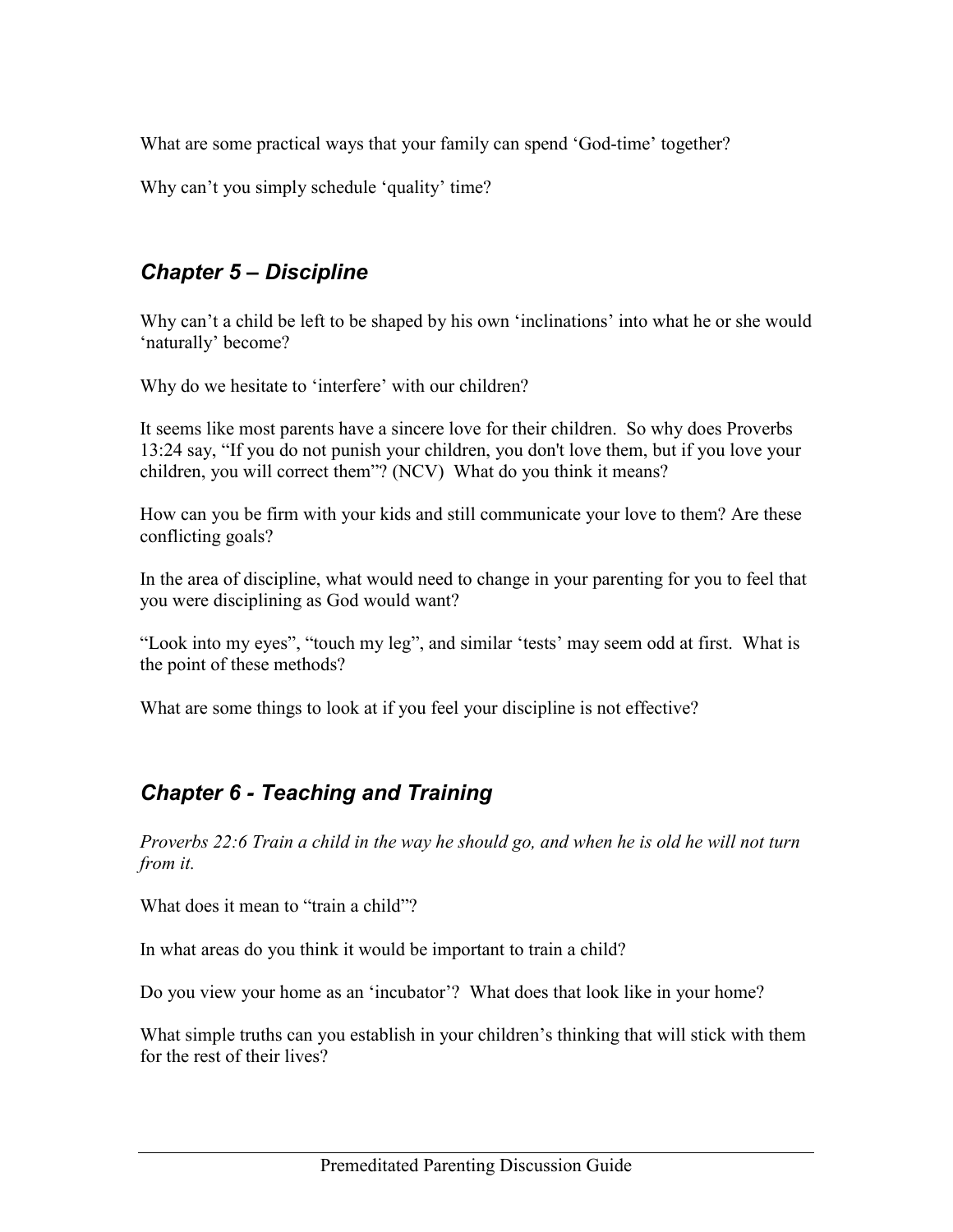What could you do in your own life that would cause you to read the Bible regularly, what about your kids?

How can you introduce 'trials' into your kids' lives that will produce character? It could be easy to go overboard on this and make a child's life miserable, but do you think that most parents are too hard or too easy on their kids in this area?

Read Deuteronomy 6:6-9. Why do you think people are so worried about cramming religion down their kids' throats? Is that something we should be concerned about? How can we give our kids a lot of instruction and direction without them feeling resentful for their upbringing?

How much influence do other kids have on your kids? How important for you as a parent to control that?

Your children will either be missionaries or mission fields. What does this statement mean? Do you agree with it?

What is one thing you are going to implement to help in the training of your children?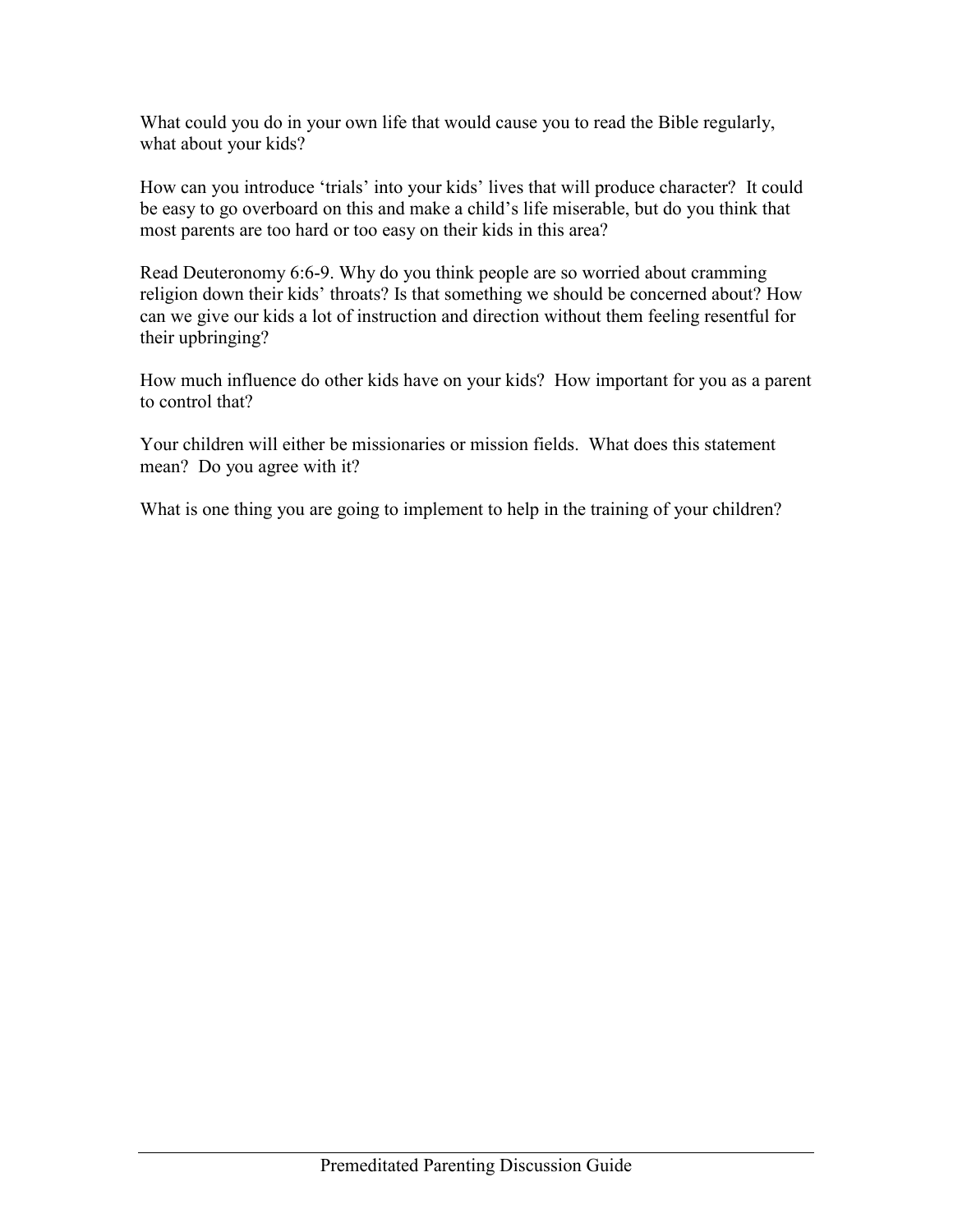# **Appendix B – Index of Biblical References**

| <b>Genesis</b> |          | Psalm           |               | <b>Ecclesiastes</b> |               |
|----------------|----------|-----------------|---------------|---------------------|---------------|
| 6:5            | 125      | 4:4a            | 169           | 4:9,10              | 25, 26        |
| 8:21           | 23, 125  | 30:5a           | 105           | 8:11                | 148           |
|                |          | 45:16           | 70            | 12:13,14            | 220           |
| <b>Exodus</b>  |          | 51:5            | 125           |                     |               |
| $20:8 - 11$    | 164      | 51:7            | 167           | Isaiah              |               |
| 30-50          | 199      | $103:8-14$      | 104           | 28:10               | 187           |
|                |          | 103:12          | 167           | 41:10               | 74            |
| Leviticus      |          | 127:1           | 34            | 53:6                | 25            |
| (Law)          | 180      | 127:3           | 90            |                     |               |
|                |          | $127:3-5$       | 13            | <b>Ezekiel</b>      |               |
| <b>Numbers</b> |          | 131:1           | 59            | 18:14-20            | 58-59         |
| 32:23          | 133      | 136:3-9         | 207           |                     |               |
|                |          | 144:12          | 77            | Hosea               |               |
| Deuteronomy    |          |                 |               | 8:7                 | 51            |
| 4:9            | 29       | <b>Proverbs</b> |               |                     |               |
| $6:6-9$        | 203      | 3:5,6           | XV            | Jonah               |               |
| 7:14           | 11       | $4:5 - 7$       | 25            | (Ref. only)         | 195, 196      |
| 10:12,13       | 213      | 4:7             | 147           |                     |               |
| 11:18,19       | 188      | $6:20-23$       | 189           | Malachi             |               |
|                |          | 9:8             | 170           | 2:15                | 33, 56        |
| <b>Judges</b>  |          | 12:5            | 36            | 4:6                 | 53,96         |
| 7:18           | 16       | 12:6            | 45-47, 59,    |                     |               |
|                |          |                 | 193, 208      | <b>Matthew</b>      |               |
| 1 Samuel       |          | 12:22           | 186           | 3:17                | 101, 103, 107 |
| $2:12-17$      | 126      | 13:1            | 170           | $6:19-20$           | 110           |
| 2:16           | 127      | 13:12           | 142, 144      | 6:34                | 88            |
| 2:22           | 126, 127 | 13:24           | 98, 129, 135, | $7:9-11$            | 142           |
| 2:23           | 124      |                 | 136, 138,     | 7:12                | 101, 190      |
| 2:30-36        | 126      |                 | 142, 160      | 10:42               | 110, 118      |
| 3:13           | 126      | 14:29           | 169           | 11:14               | 53            |
| 4:11           | 126      | 15:10           | 191           | 12:34               | 109           |
|                |          | 15:22           | 36, 114       | 13:57a              | $28\,$        |
| 2 Samuel       |          | 17:10           | 170           | 16:23               | 144           |
| 7:14           | 144      | 17:25           | 147           | 17:5                | 101, 103, 107 |
| 12:25          | 144      | 19:18           | 130           | 17:11-12            | 53            |
|                |          | 19:25           | 170           | 18:10               | 54            |
| 1 Kings        |          | 20:30           | 146           | 18:12-14            | 54            |
| 1:5,6          | 128      | 22:7a           | 46            | 18:14               | 55            |
|                |          | 22:15           | 135, 136,     | 18:15a              | 161           |
| Nehemiah       |          |                 | 147, 160,     | 22:36-40            | 216           |
| 4:14           | 15,16    |                 | 169, 201      | $23:1-39$           | 144           |
|                |          | 23:13,14        | 135, 136,     | 28:18-20            | 91            |
| Job            |          |                 | 160, 181      |                     |               |
| 34:21          | 190      | 23:14           | 147           | <b>Mark</b>         |               |
|                |          | 29:11           | 169           | 3:25                | 92            |
|                |          | 29:15           | 23, 135, 136, | 12:37b              | 28            |
|                |          |                 | 147, 160      |                     |               |
|                |          | 29:17           |               |                     |               |
|                |          |                 | 130, 179      |                     |               |
|                |          |                 |               |                     |               |